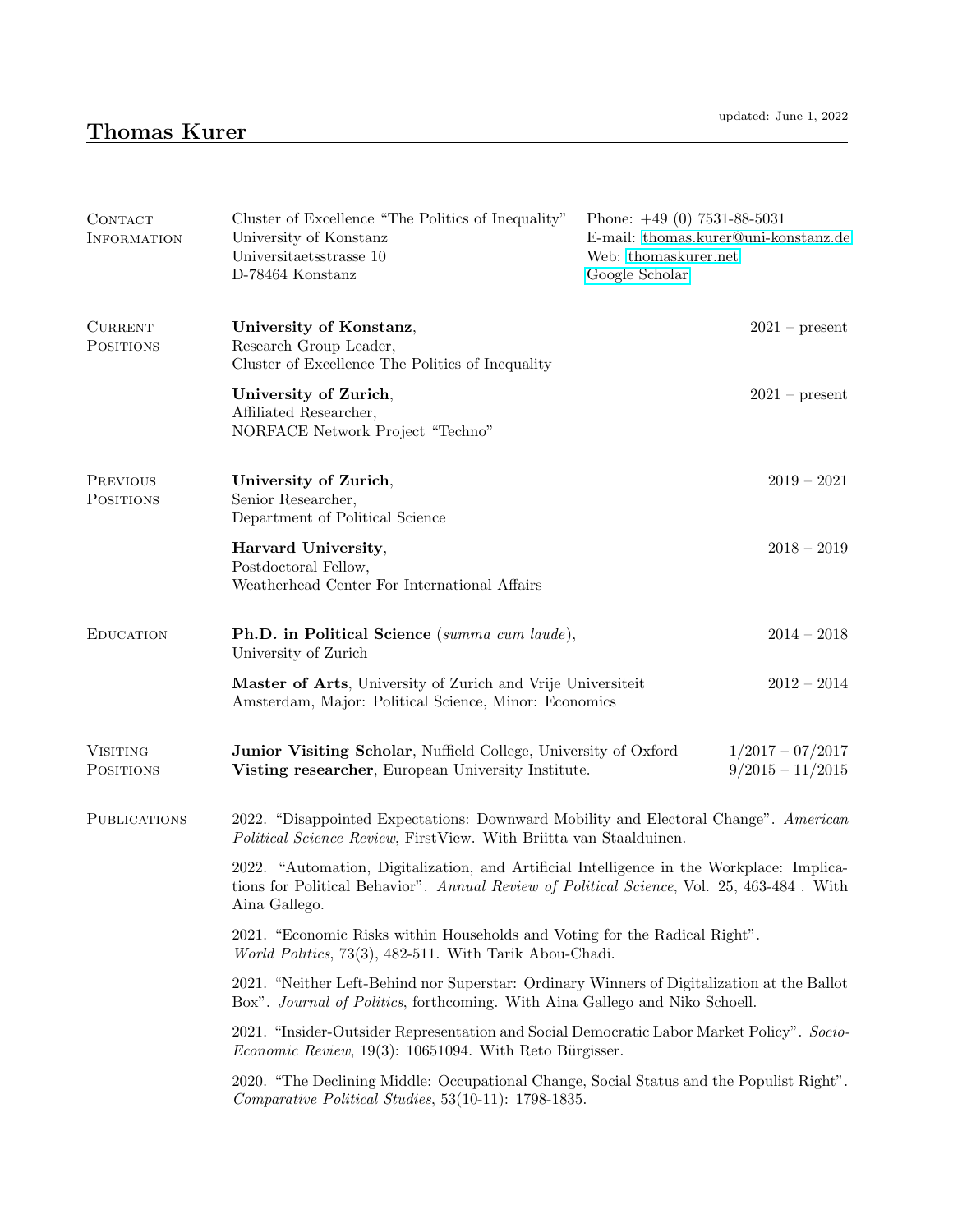|                             | 2019. "Shrinking and shouting: the political revolt of the declining middle in times of em-<br>ployment polarization". Research & Politics, $6(1)$ . With Bruno Palier.                                                                                                                                                      |           |  |
|-----------------------------|------------------------------------------------------------------------------------------------------------------------------------------------------------------------------------------------------------------------------------------------------------------------------------------------------------------------------|-----------|--|
|                             | 2019. "Distributional Consequences of Technological Change: Worker-Level Evidence". Re-<br>search $\mathcal B$ Politics, 6(1). With Aina Gallego.                                                                                                                                                                            |           |  |
|                             | 2019. "Economic grievances and political protest". European Journal of Political Research,<br>58(3): 866-892. With Matthias Enggist, Silja Häusermann and Bruno Wüest.                                                                                                                                                       |           |  |
|                             | 2019. "The Politics of Trade-Offs: Studying the Dynamics of Welfare State Reform with<br>Conjoint Experiments". Comparative Political Studies, 52(7): 1059-1095. With Silja Häuser-<br>mann and Denise Traber.                                                                                                               |           |  |
|                             | 2018. "Participation in hard times: how constrained government depresses turnout among<br>the highly educated". West European Politics, 41(2): 448-471. With Silja Häusermann and<br>Bruno Wüest.                                                                                                                            |           |  |
|                             | 2016. "Sharing the risk? Households, labor market vulnerability and social policy prefer-<br>ences in Western Europe". Journal of Politics, 78(4): 1045-1060. With Silja Häusermann<br>and Hanna Schwander.                                                                                                                  |           |  |
|                             | 2015. "High-Skilled Outsiders? Labor market vulnerability, education and welfare state<br>preferences". Socio-Economic Review, 13(2): 235-258. With Silja Häusermann and Hanna<br>Schwander.                                                                                                                                 |           |  |
| REVISE &<br><b>RESUBMIT</b> | "Place-Based Campaigning: The Political Impact of Real Grassroots Mobilization" (with<br>Daniel Bischof, Conditional Acceptance at the Journal of Politics)                                                                                                                                                                  |           |  |
|                             | "Economic Opportunities and Electoral Preferences" (with Silja Häusermann and Delia<br>Zollinger, R+R at the <i>British Journal of Political Science</i> )                                                                                                                                                                   |           |  |
|                             | "Robotization and Regional Voting Patterns in Germany" (with Niko Schoell, $R+R$ at Po-<br>litical Science and Research Methods)                                                                                                                                                                                             |           |  |
| POLICY<br>PAPER             | 2019. "Regressions-Diskontinuitäts-Analyse von Steuererleichterungen im Rahmen der Re-<br>gionalpolitik". [Regression Discontinuity Analysis of Corporate Tax Relief within the Frame-<br>work of Regional Policy <sup>[11</sup> , commissioned by the Swiss State Secretariat for Economic Affairs<br>(SECO). October 2019. |           |  |
| GRANTS AND<br><b>AWARDS</b> | Research Group Project Grant,<br>Cluster of Excellence "Politics of Inequality",<br>University of Konstanz (EUR 600'000)                                                                                                                                                                                                     | 2021-2025 |  |
|                             | NORFACE Network International Project on Technological Change<br>(co-applicant with A. Gallego, S. Häusermann, A. Kuo, and H. Finseraas),<br>EU Horizon 2020 NORFACE Network (EUR 1.5m)                                                                                                                                      | 2020-2023 |  |
|                             | SNF Research Project on Social Hierarchies<br>(co-applicant with Tarik Abou-Chadi),<br>Swiss National Science Foundation (CHF 750'000)                                                                                                                                                                                       | 2019-2022 |  |
|                             | Berggruen/Weatherhead Postdoctoral Fellowship,<br>Harvard University (USD 60'000)                                                                                                                                                                                                                                            | 2018-2019 |  |
|                             | Mercator Awards for Junior Researchers, Faculty of Arts and Social Sciences,                                                                                                                                                                                                                                                 | 2018      |  |